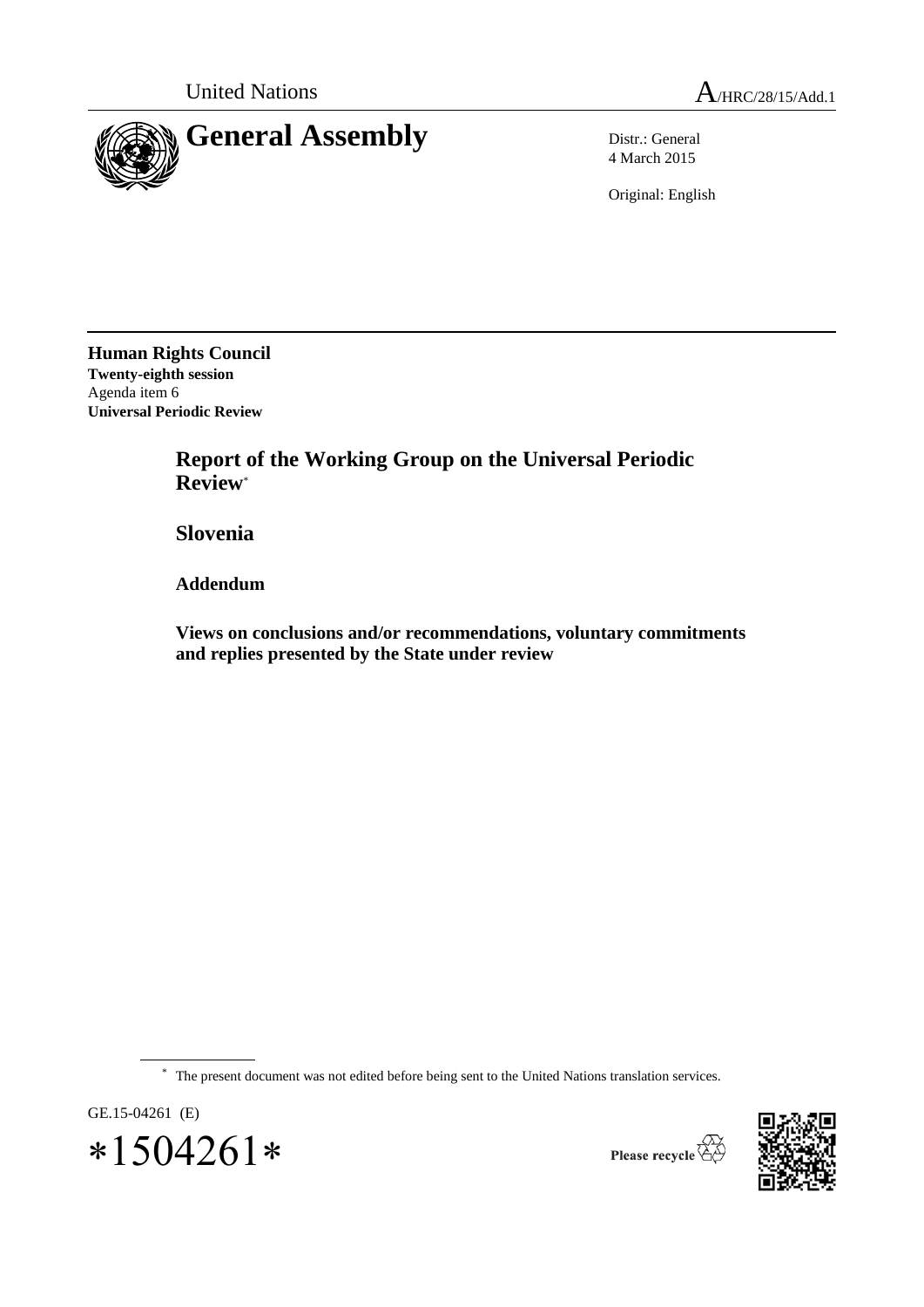1. This document is the response of the Government of the Republic of Slovenia to the recommendations made during the 2nd Universal Periodic Review of Slovenia on 4 November 2014. The Working Group's report contains 163 recommendations. The Government of the Republic of Slovenia examined the recommendations and prepared the following responses.

2. The Government of Slovenia accepts 142 recommendations. For the time being, the Government of the Republic of Slovenia notes 21 recommendations. The responses are clustered in three categories: 1. Accepted recommendations; 2. Accepted recommendations that Slovenia considers already implemented or in process of implementation; 3. Noted recommendations.<sup>1</sup>

## **I. Accepted recommendations**

3. The Government of the Republic of Slovenia accepts the recommendations 1–5, 14– 16, 20–23, 31–39, 44, 47, 48, 51, 52, 55–58, 60, 62, 63, 66, 70, 74, 76, 79, 94–103, 111, 119, 122, 125–130, 133, 135, 137, 138, 141–143, 147–149, 155, 158, 161.

## **II. Accepted recommendations that Slovenia considers already implemented or in process of implementation**

4. The Government of the Republic of Slovenia accepts the recommendations 18, 24, 25, 29, 30, 40, 42, 43, 45, 46, 49, 50, 53, 54, 59, 61, 64, 65, 67–69, 71–73, 75, 77, 78, 80– 93, 104–110, 112–118, 120, 121, 123, 124, 131, 134, 136, 139, 140, 145, 146, 150 – 152, 159, 160, 162. Slovenia considers that they are already implemented or in the process of implementation, and provides some additional information about the implementation.

Rec. 18 We consider that this recommendation is implemented. The National Assembly ratified the convention on 19 December 2014. The ratification instrument was deposited on 5 February 2015. The convention will enter into force for Slovenia on 1 June 2015.

Rec. 24 We consider that the activities for the implementation of this recommendation are already ongoing. On the national level, we implement different programs for human rights education in schools as well as in the Police and judiciary systems. We also support international activities in this field, including through the implementation of the Our Rights project.<sup>2</sup>

Rec. 25 We consider that the activities for the implementation of this recommendation are already ongoing. Slovenia pays special attention to education and employability of Roma women in different national programmes and action plans, including the National Programme of Measures for Roma 2010–2015.

Rec. 29 We consider that the activities for the implementation of this recommendation are already ongoing. Human rights education is included in the school curricula. Training programmes for teachers are also being implemented.

Rec. 30 See recommendation 24.

Rec. 40 We consider that the activities for the implementation of this recommendation are already ongoing.

Rec. 42 We consider that the activities for the implementation of this recommendation are already ongoing.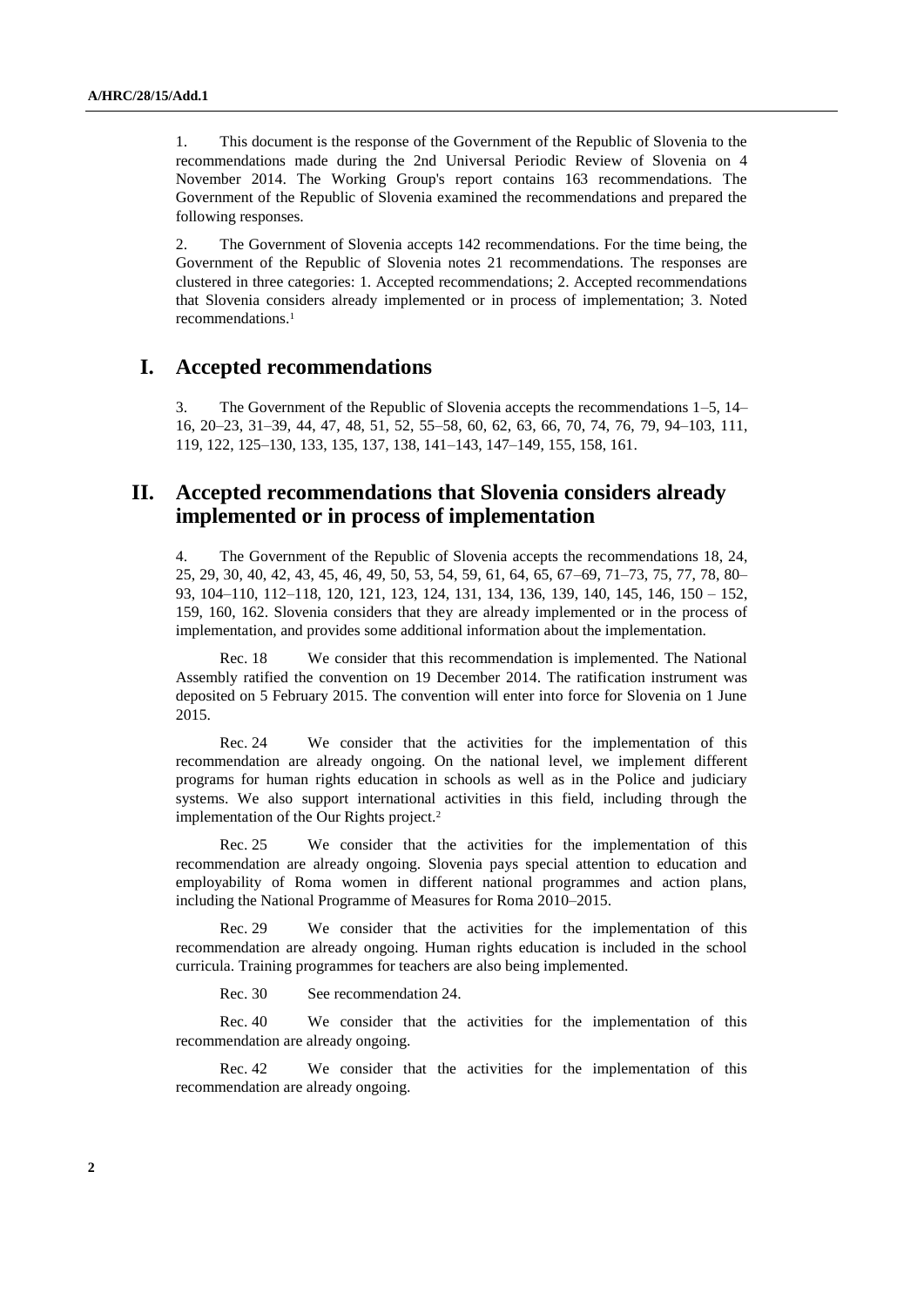Rec. 43 We consider that this recommendation is implemented. Slovenia submitted its 3rd periodic report to the Human Rights Committee in July 2014.

Rec. 45 We consider that the activities for the implementation of this recommendation are already ongoing. Hate speech is a criminal offence in Slovenia. Several programmes concerning media contents in this area are implemented. The Web portal "Web Eye" (spletno-oko.si) has proven very successful in preventing hate speech online.

Rec. 46 We consider that this recommendation is implemented. The Criminal Code already criminalizes public incitement to hatred, violence and intolerance. Hate speech is also considered a criminal offence.

Rec. 49 We consider that the activities for the implementation of this recommendation are already ongoing. Religious discrimination as well as public incitement to religious discrimination, hatred and intolerance is prohibited.

Rec. 50 We consider that the activities for the implementation of this recommendation are already ongoing. Equal enjoyment of human rights is ensured by the Constitution and regulated by legislative acts.

Rec. 53 We consider that the activities for the implementation of this recommendation are already ongoing. The Government of Slovenia implements different programmes and activities aimed at raising awareness of discrimination-related issues, including through the Resolution on the National Programme for Language Policy 2014– 2018, different media campaigns about the importance of integrating migrants into the society, etc.

Rec. 54 We consider that the activities for the implementation of this recommendation are already ongoing. Equal enjoyment of human rights is ensured by the Constitution and regulated by legislative acts. Various awareness raising campaigns have been carried out and training courses for officials implemented (i.e. police officers training for work in multicultural environments).

Rec. 59 We consider that the activities for the implementation of this recommendation are already ongoing. Slovenia respects its obligations under the Convention on the Elimination of All Forms of Discrimination against Women, and will continue its efforts to achieve gender equality through a number of national programmes and measures.

Rec. 61 We consider that the activities for the implementation of this recommendation are already ongoing. Slovenia has already introduced gender quotas into the national electoral law.

Rec. 64 We consider that the activities for the implementation of this recommendation are already ongoing. Slovenian legislation ensures freedom of religion and belief, and equal treatment of religious communities. Relevant authorities promote respect for all religious communities and inter-religious dialogue.

Rec. 65 We consider that the activities for the implementation of this recommendation are already ongoing. In the field of cultural rights the line ministry provides different programmes, and finances activities for the protection of cultural rights of minorities and other social groups.

Rec. 67 We consider that the activities for the implementation of this recommendation are already ongoing. Specific measures are implemented to ensure equal access of Roma children to quality education, e.g. with Roma pedagogical assistants.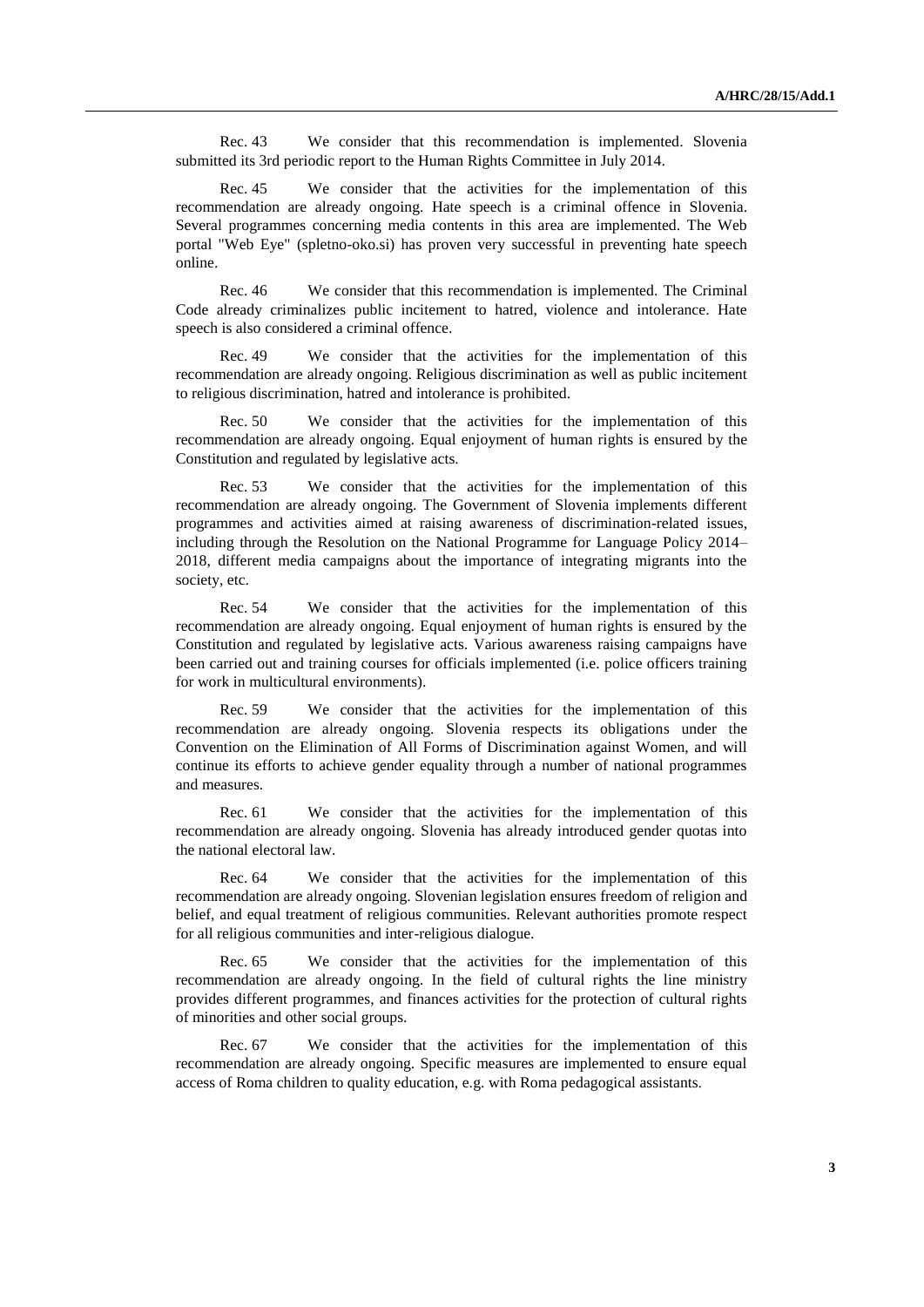Rec. 68 We consider that the activities for the implementation of this recommendation are already ongoing.

Rec. 69 We consider that the activities for the implementation of this recommendation are already ongoing. A number of programmes and awareness-raising campaigns have been implemented in this field.

Rec. 71 We consider that the activities for the implementation of this recommendation are already ongoing. The Government is implementing the National Programme of Measures for Roma 2010–2015 through different sector-specific programmes and measures. The Programme's aims are to combat discrimination against Roma, improve their housing conditions, raise their educational level, increase their employment, improve their health care, and preserve their language and culture. The Government will continue these efforts, and is already drafting the National Programme of Measures for Roma 2016–2021.

Rec. 72 See recommendation 71.

Rec. 73 We consider that the activities for the implementation of this recommendation are already ongoing. In the field of cultural rights the line ministry provides different programmes, and finances activities for the protection of cultural rights of minorities and other social groups, including Roma. Furthermore, access to primary education is guaranteed to all Roma, and the line ministry is putting in place additional measures to increase the number of Roma children who successfully complete schooling.

Rec. 75 See recommendation 71.

Rec. 77 We consider that the activities for the implementation of this recommendation are already ongoing. In the field of cultural rights, the line ministry provides a number of programmes that include several activities for combating discrimination.

- Rec. 78 See also recommendations 53, 71 and 77.
- Rec. 80 See recommendation 71.
- Rec. 81 See recommendation 71.
- Rec. 82 See recommendation 71.
- Rec. 83 See recommendation 71.

Rec. 84 We consider that the activities for the implementation of this recommendation are already ongoing. The line ministry pays special attention to the education of ethnic minority and Roma children. It finances a number of programmes for Roma children, their parents and teachers.

| Rec. 85 | See recommendation 53.         |
|---------|--------------------------------|
| Rec. 86 | See recommendations 53 and 71. |
| Rec. 87 | See recommendations 53 and 71. |
| Rec. 88 | See recommendation 71.         |

Rec. 89 We consider that the activities for the implementation of this recommendation are already ongoing. The line government office has already started preparing changes to the existing Roma Community Act.

Rec. 90 See recommendations 53 and 71.

Rec. 91 We consider that the activities for the implementation of this recommendation are already ongoing. Equal access to rights is guaranteed to all children,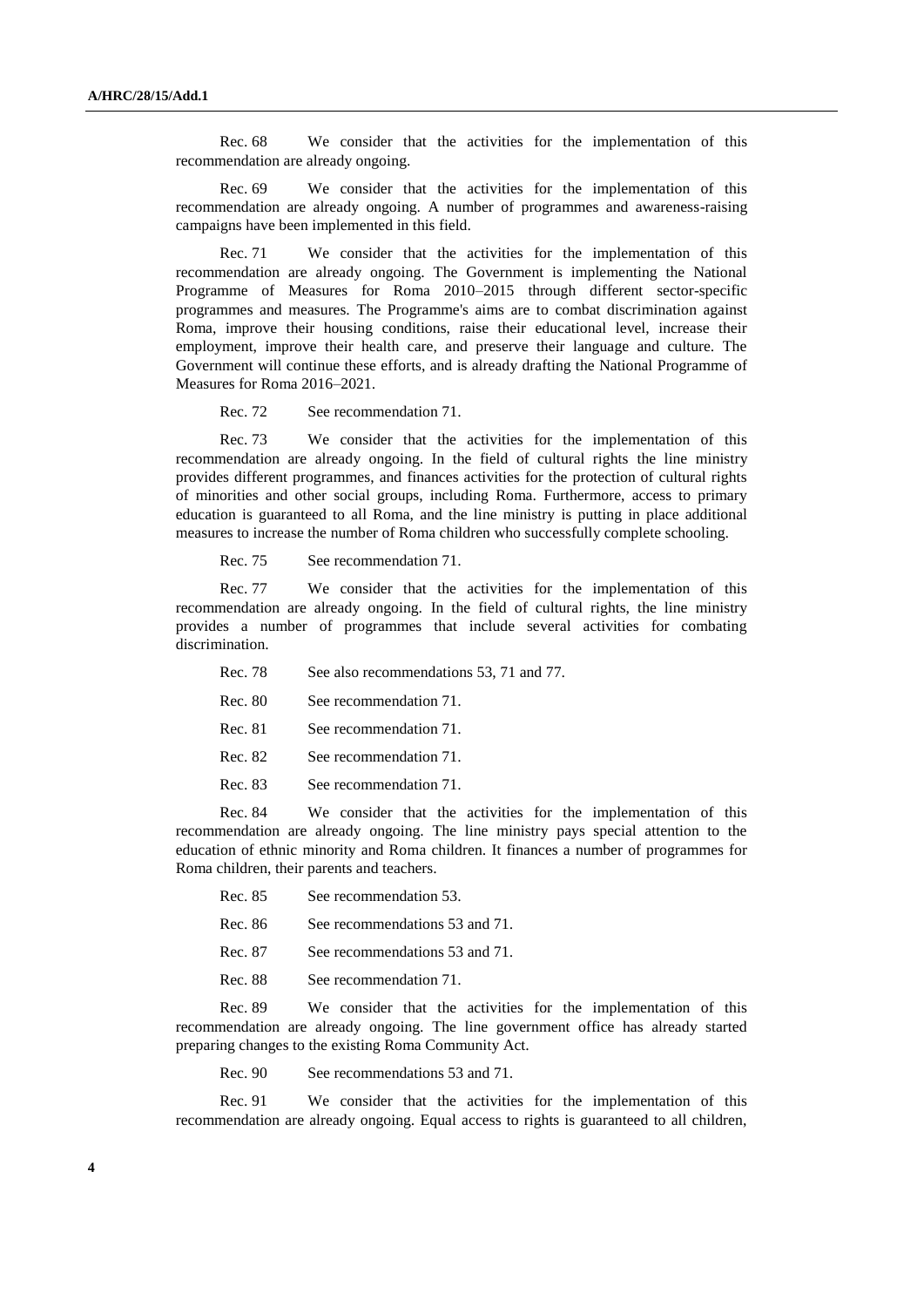including Roma children. The Government implements additional programmes to ensure better access to vulnerable groups.

Rec. 92 We consider that the activities for the implementation of this recommendation are already ongoing. Draft legislative proposal is currently being discussed in the National Assembly.

Rec. 93 See recommendation 92.

Rec. 104 We consider that the activities for the implementation of this recommendation are already ongoing.

Rec. 105 We consider that the activities for the implementation of this recommendation are already ongoing. The government is currently preparing a new resolution on equal opportunities of women and men that includes specific measures to address violence against women.

Rec. 106 See recommendation 105. Rec. 107 See recommendation 105. Rec. 108 See recommendation 105. Rec. 109 See recommendation 105. Rec. 110 See recommendation 105.

Rec. 112 We consider that the activities for the implementation of this recommendation are already ongoing. Prohibition of corporal punishment will be part of the revision of the Family Code that is under preparation.

Rec. 113 See recommendation 112. Rec. 114 See recommendation 112. Rec. 115 See recommendation 112. Rec. 116 See recommendation 112.

Rec. 117 We consider that the activities for the implementation of this recommendation are already ongoing.

Rec. 118 We consider that the activities for the implementation of this recommendation are already ongoing. Outlawing violence against children will be part of the revision of the Family Code that is under preparation.

Rec. 120 We consider that the activities for the implementation of this recommendation are already ongoing. In accordance with the existing measures, victims of trafficking in human beings receive comprehensive protection and assistance.

Rec. 121 We consider that the activities for the implementation of this recommendation are already ongoing. Slovenia is active in the international efforts to combat trafficking in human beings, especially through cooperation in SE Europe.

Rec. 123 We consider that the activities for the implementation of this recommendation are already ongoing. The comprehensive strategy to combat trafficking in human beings – biannual action plan – also includes specific measures to address vulnerable groups including women and children.

Rec. 124 See recommendation 123.

Rec. 131 We consider that the activities for the implementation of this recommendation are already ongoing.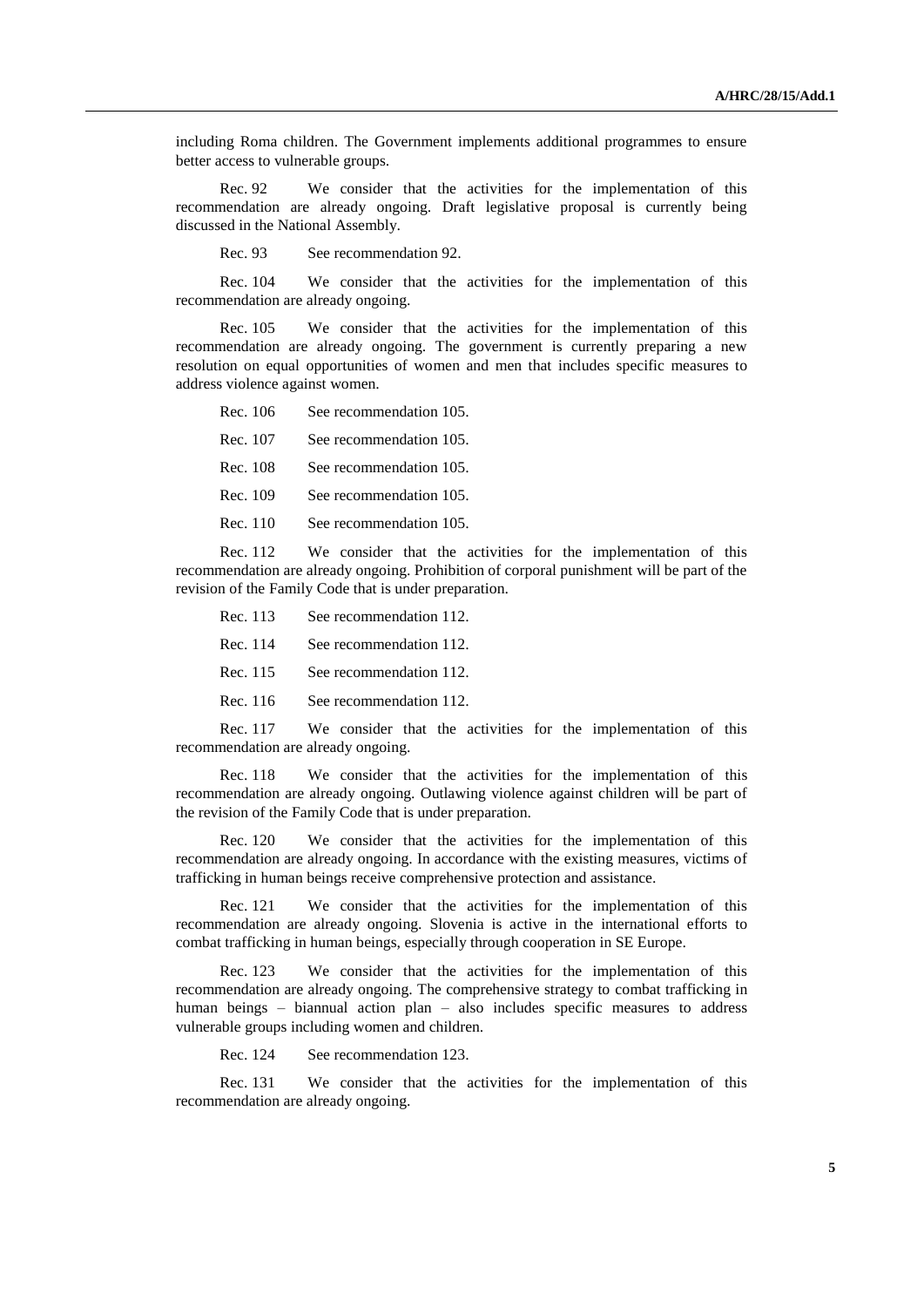Rec. 134 We consider that the activities for the implementation of this recommendation are already ongoing. Protection against interference in the establishment, functioning, and administration of worker organisations is ensured by the Constitution and several legislative acts.

Rec. 136 We consider that the activities for the implementation of this recommendation are already ongoing. The government is aiming to protect the most vulnerable groups by introducing changes into the national social legislation.

Rec. 139 We consider that the activities for the implementation of this recommendation are already ongoing. Access to drinking water and sanitation is legally regulated for all inhabitants with permanent residence in equal manner.

Rec. 140 See recommendation 139.

Rec. 145 We consider that the activities for the implementation of this recommendation are already ongoing. To ensure enjoyment of human rights and fundamental freedoms to persons with disabilities on an equal footing with others, a number of regulations were adopted that also include provisions on providing financial assistance for their needs. The Equalisation of Opportunities for Persons with Disabilities Act includes provisions to ensure financial support to different programmes and activities for ensuring equal opportunities to persons with disabilities.

Rec. 146 We consider that the activities for the implementation of this recommendation are already ongoing. The Vocational Rehabilitation and Employment of Disabled Persons Act regulates activities to promote employment of persons with disabilities. The Act has significantly improved the situation of persons with disabilities in the labour market.

Rec. 150 See recommendation 71.

Rec. 151 We consider that the activities for the implementation of this recommendation are already ongoing. The National Programme for Language Policy 2014– 2018 envisages several measures for speakers of minority languages. An action plan to implement measures for bilingualism has also been adopted.

Rec. 152 See recommendation 151.

Rec. 159 We consider that the activities for the implementation of this recommendation are already ongoing. The government is already including representatives of the Roma community in the preparation, formulation and implementation of all key programmes and strategies for Roma.

Rec. 160 We consider that the activities for the implementation of this recommendation are already ongoing.

Rec. 162 See recommendation 151.

## **III. Noted recommendations**

5. For the time being, the Government of the Republic of Slovenia notes recommendations 6–13, 17, 19, 26–28, 41, 132, 144, 153, 154, 156, 157, 163. The Government of Slovenia wishes to provide the following additional information.

Recs. 6–13 The Government of the Republic of Slovenia is currently not planning to ratify the Convention. Slovenia already guarantees most of the rights contained in the Convention to migrant workers and their family members in the Slovenian labour market,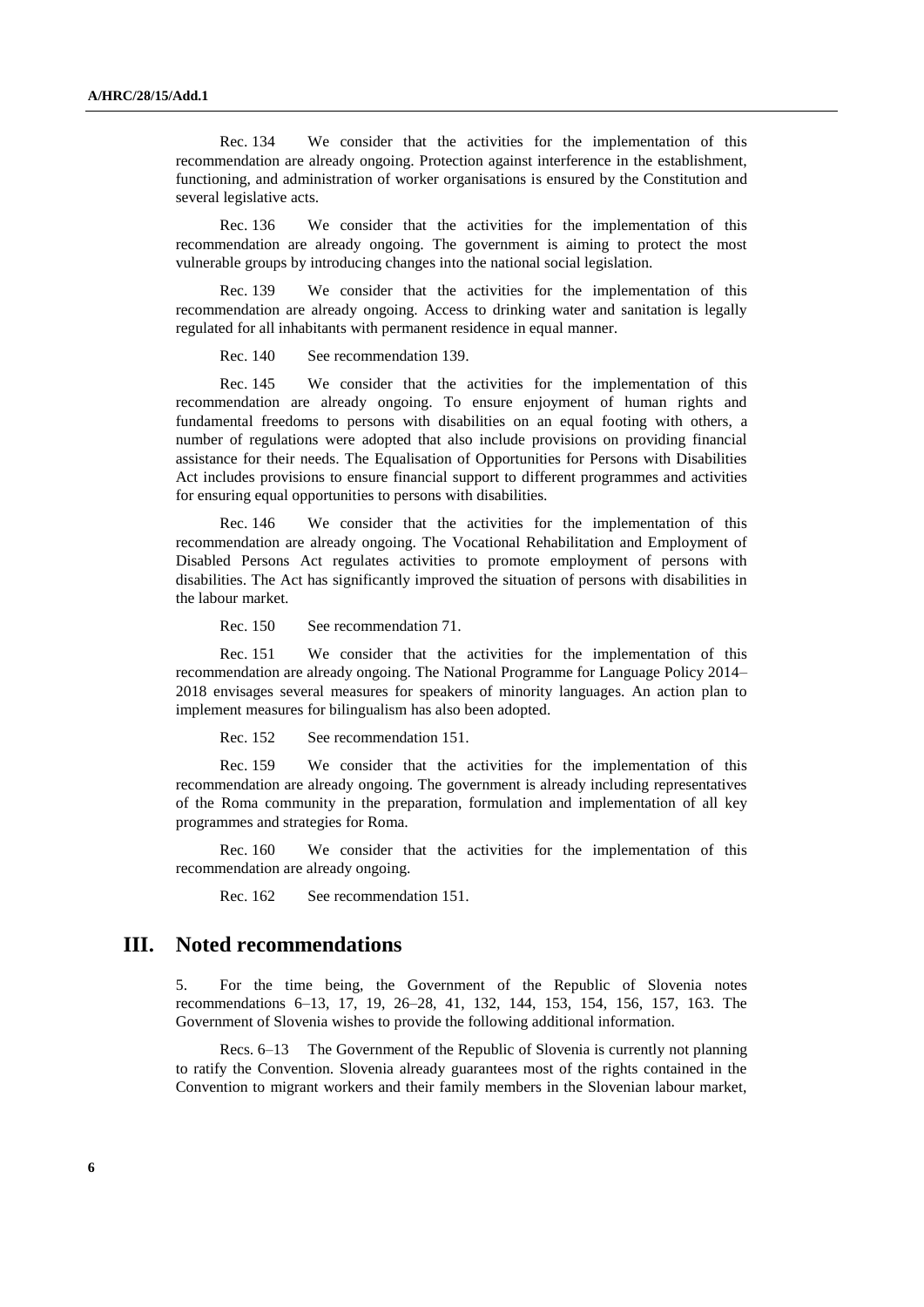and shares the objectives of the Convention. The rights of migrants are also protected by the existing EU legislation.

Rec. 17 The Government of the Republic of Slovenia is currently not planning to ratify the Convention. All the essential elements of the Convention are included in the Citizenship of the Republic of Slovenia Act.

Rec. 19 The Government of the Republic of Slovenia is currently not planning to change this act.

Rec. 26 To implement the relevant recommendation of the Committee on the Rights of the Child, a special department for children's rights has been established within Ombudsperson's Office, and one of Ombudsperson's deputies has been tasked with the protection of children's rights. Due to financial constraints, the Government of the Republic of Slovenia is currently not planning additional action in this area.

Rec. 27 The Government of the Republic of Slovenia is currently not planning to develop national human rights indicators. However, progress in several areas of human rights can be measured through implementation reports of existing national action plans and official statistics.

Rec. 28 The Government of the Republic of Slovenia is currently not planning to adopt such an act. Children's rights as enshrined in the Convention on the Rights of the Child, and are already transposed into Slovenian national legislation.

Rec. 41 The Government of the Republic of Slovenia is currently not planning to change this act. However, prohibition of demeaning treatment of children will be part of the revision of the Family Code, which is under preparation.

Rec. 132 The Government of the Republic of Slovenia is currently not planning to decriminalize defamation.

Rec. 144 The line ministry within the Government has consistently implemented activities to protect cultural rights of national communities since 1990. Dialogue with those communities is part of the policy planning in the area of language preservation. In 2010, the financial resources for German-speaking community projects were doubled. Due to financial constraints, the Government of the Republic of Slovenia is currently not planning additional action in this area.

Rec. 153 Currently, the Government has not adopted any plans to strengthen the institutional framework for the promotion and protection of minority rights.

Rec. 154 Currently, the Government has not adopted any plans to implement additional measures in this area. Equal treatment of all citizens is ensured by the Constitution. On Roma, see also recommendation 71.

Rec. 156 Currently, the Government has not adopted any plans to reconsider the grounds for recognition of national minority status.

Rec. 157 In Slovenia, censuses are no longer conducted through field survey. In the 2002 census, an optional question on national ethnicity was included in the questionnaire, but many respondents decided not to answer it. Since 2011 Slovenia has conducted censuses as a register-based survey, including the civil register. No register contains information on national ethnicity. Data gathering on national ethnicity is also not included in the medium-term plan of statistical research 2013–2017.

Rec. 163 See information on recommendations 6–13.